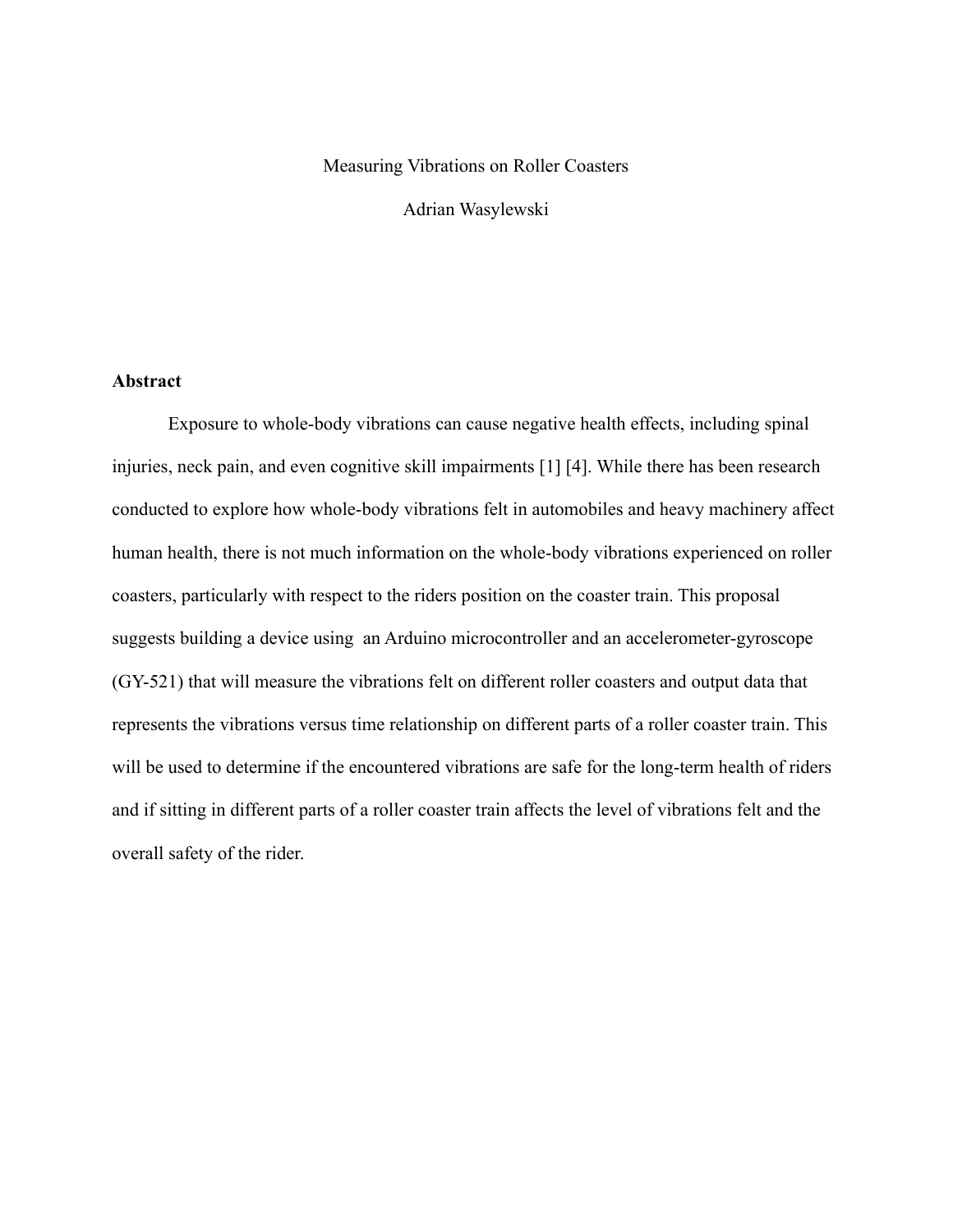#### **Introduction**

Every day, humans experience many different types of movement and motion. Anything from sitting in a car to walking around the house to riding a roller coaster exposes our bodies to external forces. Amusement parks are generally associated with thrill and enjoyment; however, these places of excitement might actually be leaving customers with negative, long-term health effects. During a roller coaster ride, people are exposed to a variety of forces, each acting on and affecting our bodies in different ways [1]. Our bodies are jerked from side to side and up and down throughout the duration of a roller coaster ride, leading to possible brain and neck injuries. They are also subjected to a great amount of whole-body vibrations. A vibration is the motion of a body about an equilibrium position; any sudden changes in forces can excite vibrations [1]. The whole-body vibrations induced in roller coasters could be potentially dangerous for the long-term health of riders, resulting in chronic neck or back pain [2]. However, the magnitude of these forces may vary based on the location of the rider on the roller coaster train. Therefore, I ask the questions: Are the vibrations felt on roller coasters safe for the long-term health of riders? And, does sitting on different parts of roller coasters affect the level of vibrations felt and overall safety of the rider?

### **Background**

Our bodies experience a number of forces during a roller coaster ride; they are an integral part of the roller coaster experience. These forces, usually expressed in terms of a G force, must fall between -6 and 6 G's: too much G force and the ride is dangerous, but too little G force and the ride is boring [1]. There is a fine line between what is thrilling (but safe) and what is dangerous when it comes to determining the level of forces that should be present on a roller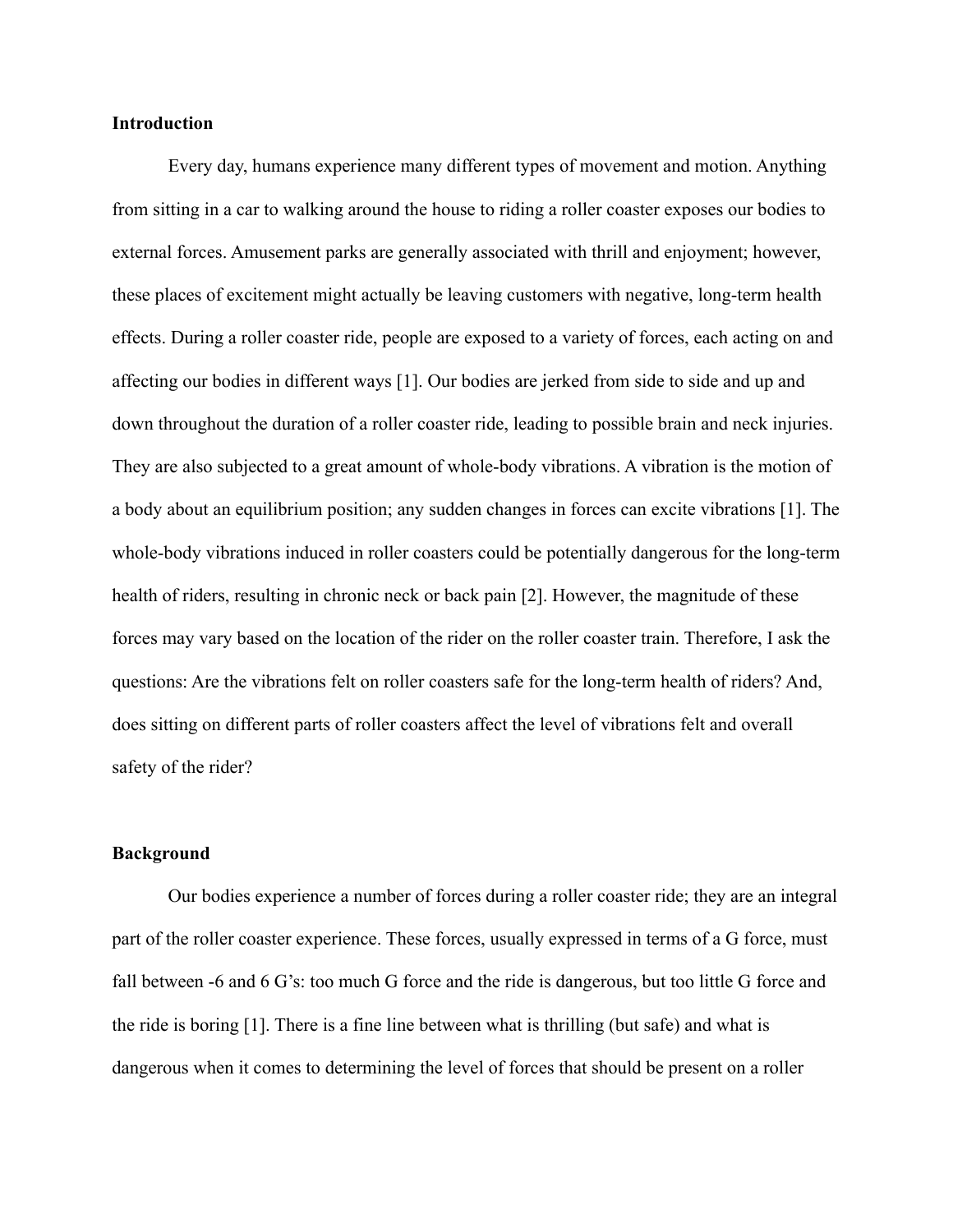coaster. Although there is a certification process for roller coasters, this line may become blurred, leading to the possible injury of riders [3]. One study focused on how roller coasters may induce head injuries in riders. This study collected head kinematics data from roller coaster rides and compared it to everyday activities and soccer headers and found that average brain displacements and strain levels experienced on roller coasters were comparable with those in mild sports impacts. This reveals a hidden danger that people risk when they ride roller coasters; however, this study did not focus specifically on how vibrations can affect the human body.

In general, riders experience whole-body vibrations transmitted into their bodies from the roller coaster train, but there is a lack of information on how vibrations affect human health, especially on roller coasters. Vibrations are generally disliked and can cause numerous biomechanical effects on the body, including motion sickness and negative effects on cognitive skills [1]. Not only this, but prolonged exposure to whole-body vibrations can lead to spinal disorders and lower back pain [4]. Of course, health risks due to whole-body vibrations depend on the level of vibration (frequency), how often people are exposed to whole-body vibrations, how long they are exposed, and other ergonomic factors [5]. Many of the studies that research whole-body vibrations investigate whole-body vibrations experienced in automobiles such as semi-trucks or heavy machinery. It can be assumed that people who operate these automobiles are at a higher risk of experiencing negative health effects from vibrations because of how often they are exposed to them. However, because most people do not go on roller coasters too often, and because there is not much research on the vibrations experienced on roller coasters, it is difficult to predict how those vibrations may influence the long-term health of riders. It is also because of this lack of research that it is unknown how much (if at all) the level of vibration differs between seats on a roller coaster train. This is why I seek to discover if sitting on different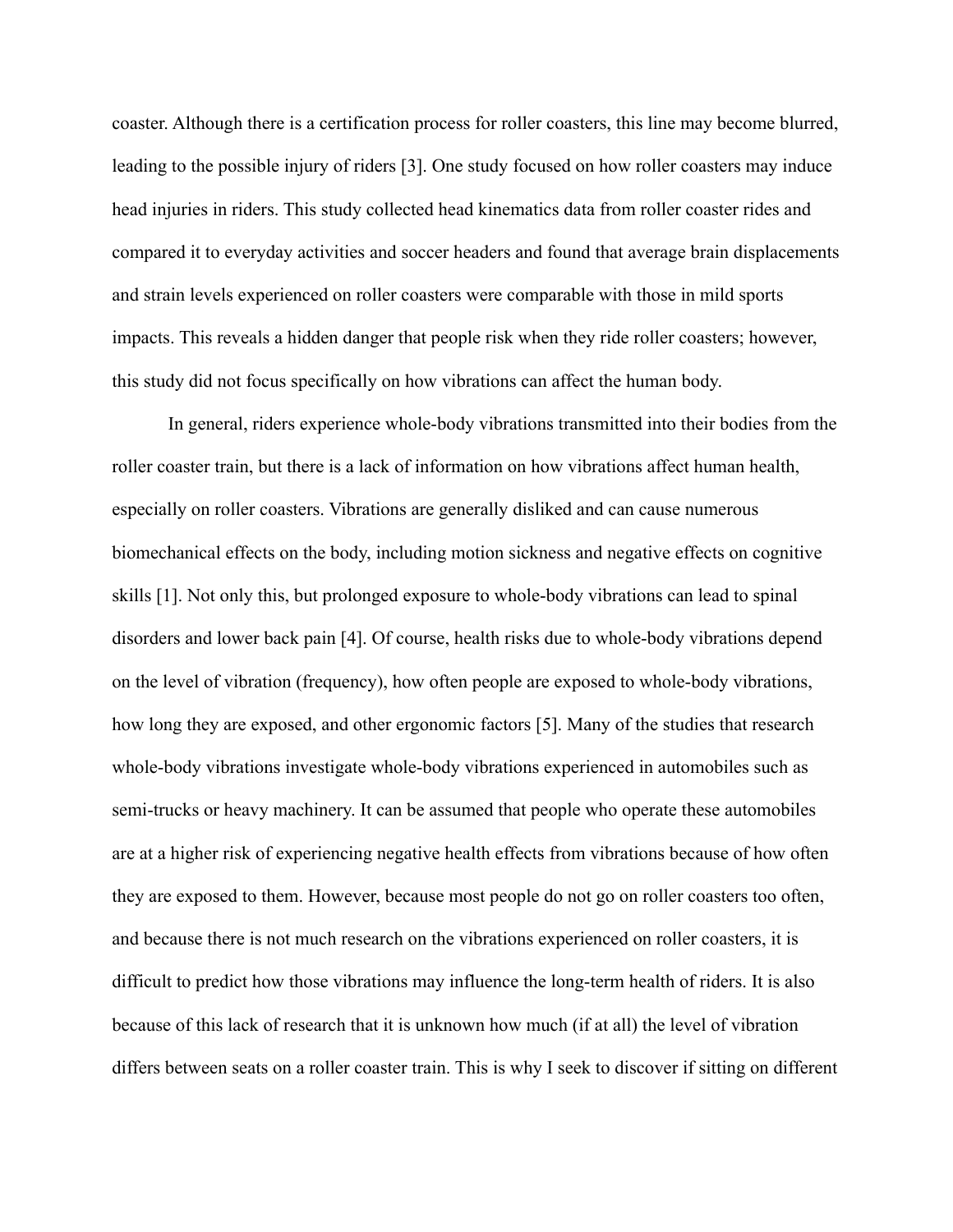parts of a roller coaster affects the level of vibrations felt and if these vibrations are safe for the long-term health of riders.

#### **Methods**

I propose a four-day trip to Six Flags Magic Mountain in Valencia, California, where I can measure the vibrations felt on four sit-down, steel roller coasters: Goliath, Viper, The New Revolution, and Full Throttle. To do this, I will build a device using an Arduino microcontroller and an accelerometer-gyroscope (GY-521) that will sample and record the vibrations felt on a roller coaster ride every second. The accelerometer-gyroscope will connect directly to the Arduino UNO device. An LCD screen will be used to display values and a keypad to input certain values, such as which coaster I'm riding and what row I am in. I will spend time developing the software for the device to run smoothly; then, I will take this device with me on the different roller coasters (focusing on one roller coaster each day) to measure vibration data from each row of each roller coaster train; therefore, I will need to ride each roller coaster multiple times to get vibration data from multiple rows of the train. Because each row of the train has two seats, I will sit on the same side for each roller coaster to be consistent and achieve more accurate results. The collected data will then be plotted in a frequency versus time graph to visually represent the level of vibration felt throughout the duration of the roller coaster ride. Lastly, I will analyze the data to discover how the level of vibration differs on different seats of a roller coaster, and I will compare the vibration data to the range of human vibration tolerance to determine if the roller coasters are safe for riders.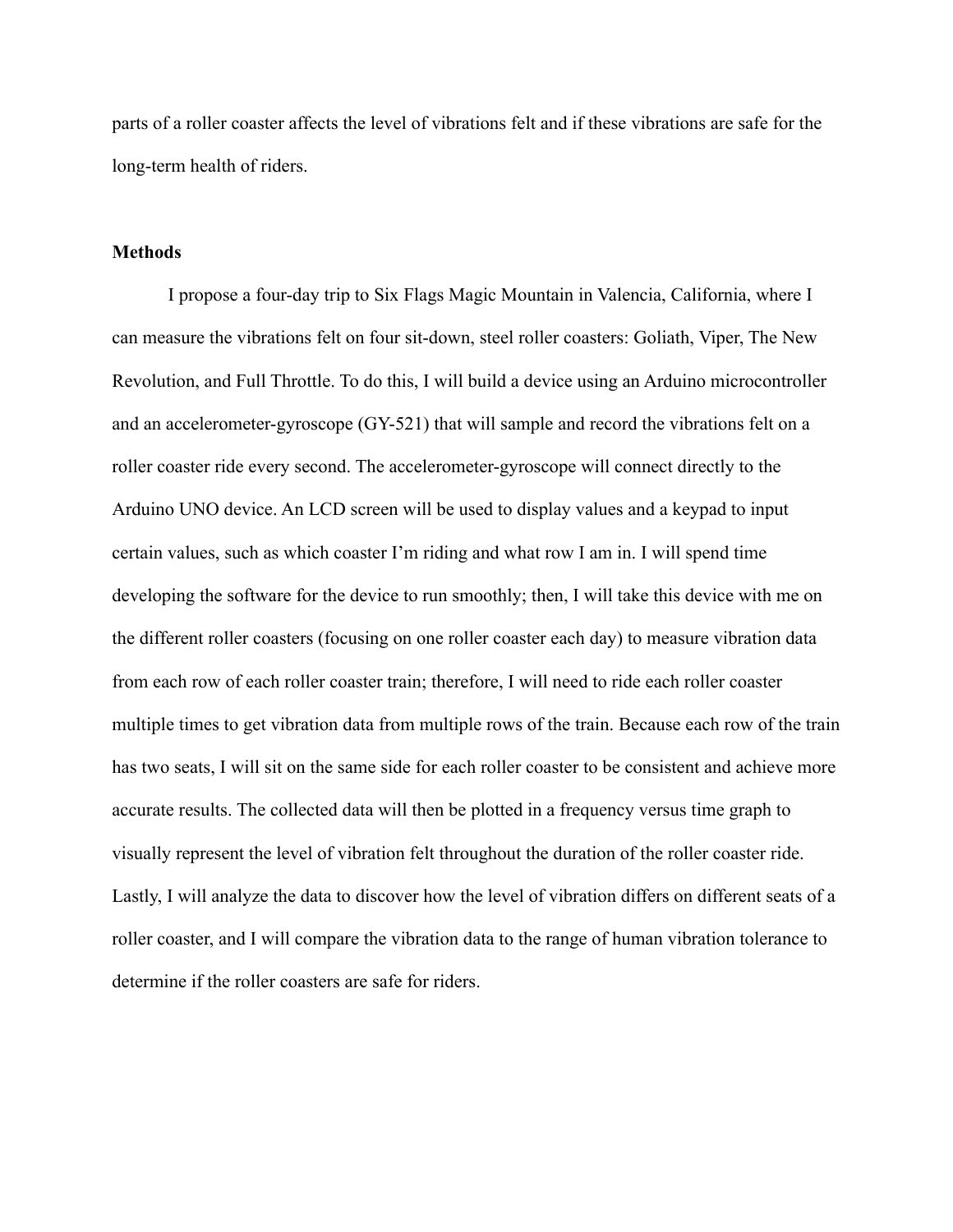#### **Expected Results**

When conducted, this research will produce data that represents the vibrations felt on different parts of roller coaster trains throughout the duration of a ride. The vibration-measuring device will generate frequency versus time graphs with the data that it collects (vibration frequency per second) which I will use to discover how the level of vibration differs on different seats of a roller coaster train and how the data compares to the range of human vibration tolerances and resonance frequencies. Because roller coasters go through a very rigorous certification process, I expect to see vibrations within the range of healthy human tolerances. I also expect to see higher levels of vibrations felt on seats that are directly above the wheel of the roller coaster train.

#### **Conclusion**

There may be a hidden danger and risk associated with riding roller coasters. During a roller coaster ride, people experience many different movements, jerks, forces, and vibrations, each having a different effect on the body. My research will focus specifically on how the vibrations felt on roller coasters may affect the long term health of riders and whether or not sitting in different parts of roller coasters affects the level of vibrations felt and the safety of the rider. While there are some studies which focus on velocity, acceleration, jerk, snap, and higher order derivatives of forces felt on roller coasters and other studies which focus on the displacement of the brain during roller coaster rides, there is a scarcity of studies that focus on the vibrations felt on roller coasters, so there is a lack of understanding of how these vibrations may affect human health. Because whole-body vibrations can cause negative, long-term health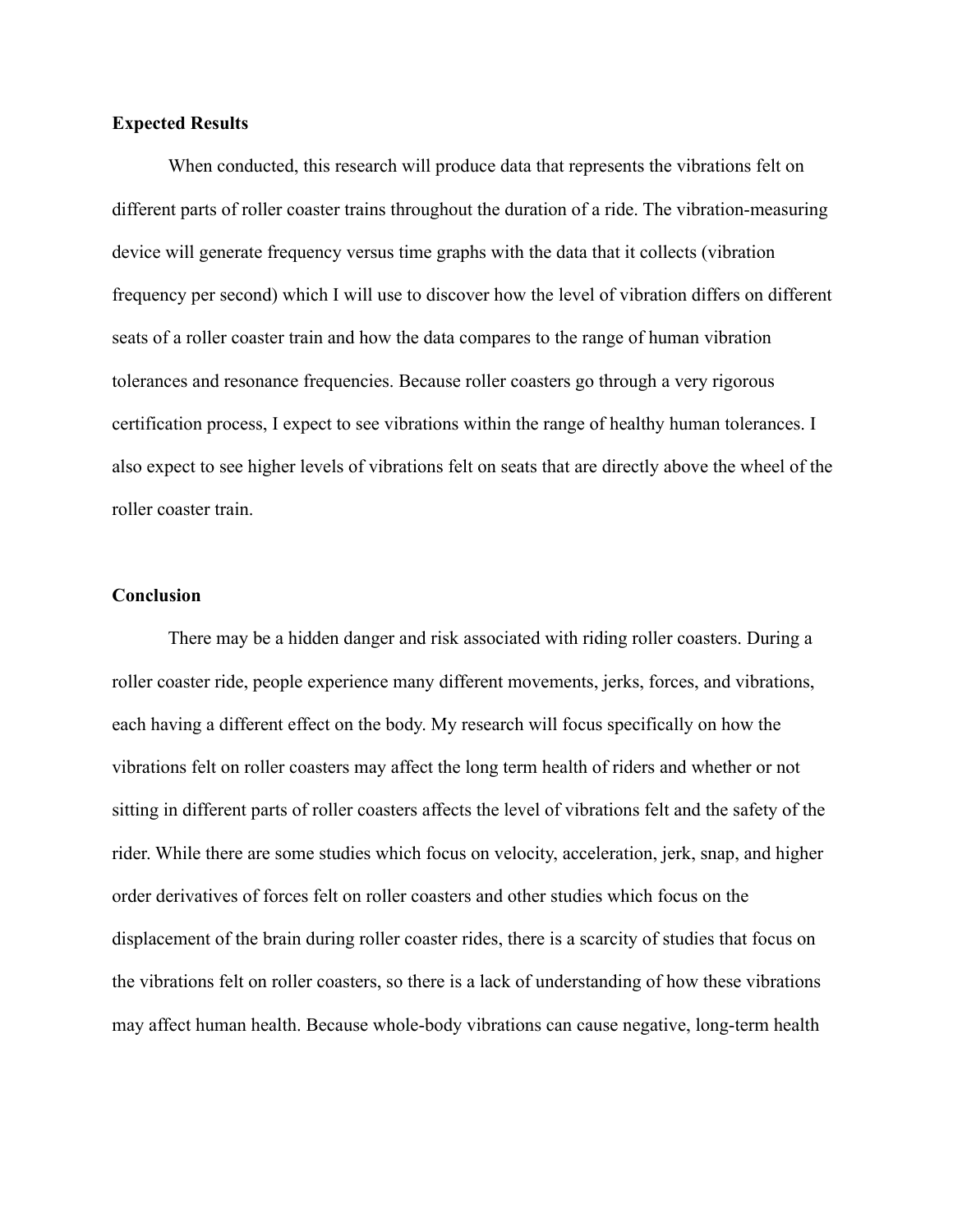problems, it is important to understand the level of vibrations that people may experience on a roller coaster when considering the safety and health of riders.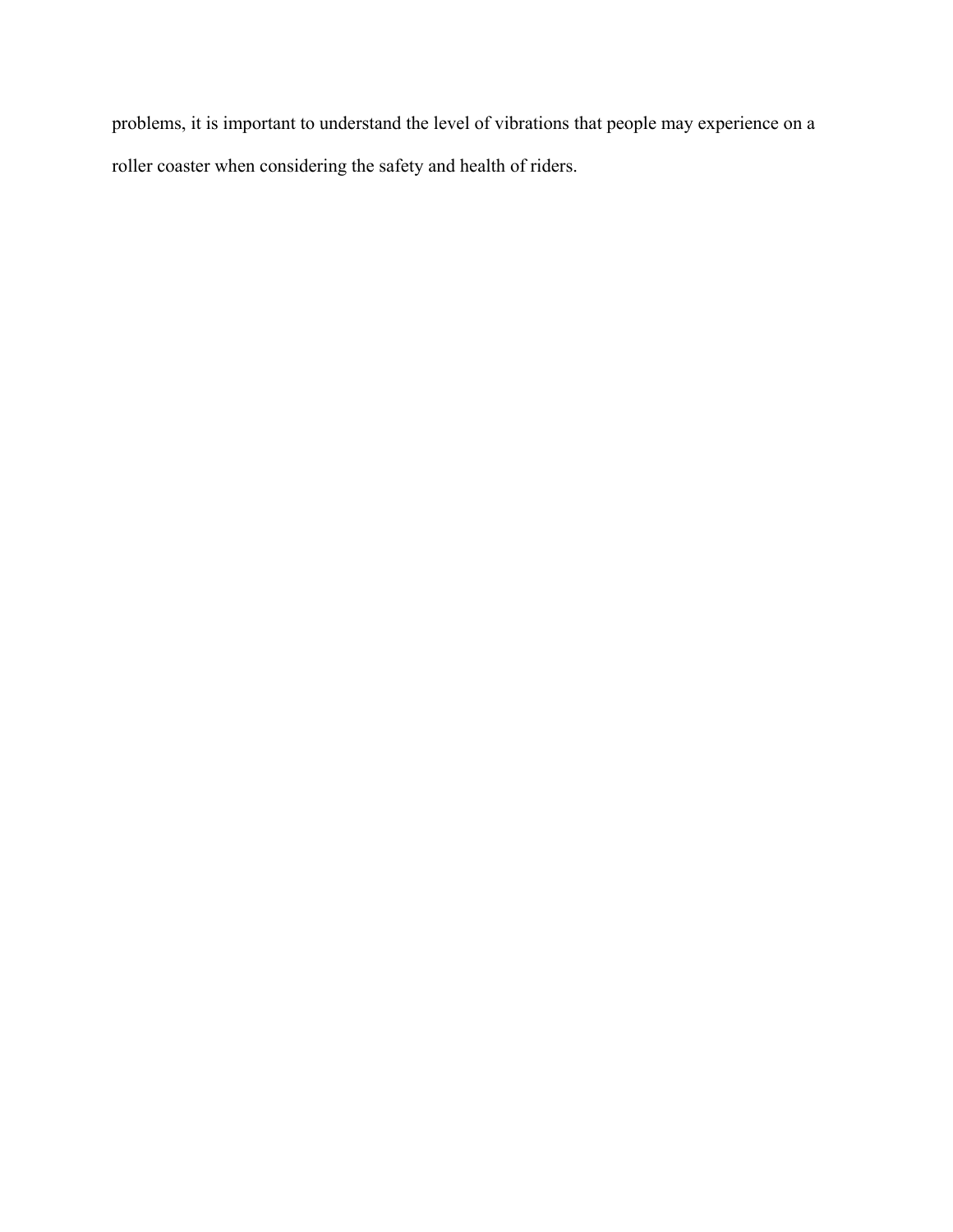#### References

- [1] A.-M. Pendrill and D. Eager, "Velocity, acceleration, jerk, snap and vibration: Forces in our bodies during a roller coaster ride," *Physics Education*, vol. 55, no. 6, p. 065012, 2020.
- [2] L. C. Gant, D. G. Wilder, and D. E. Wasserman, "Human response to single and combined sinusoidal vertical vibration — revisited," *Journal of Low Frequency Noise, Vibration and Active Control*, vol. 31, no. 1, pp. 21–28, 2012.
- [3] C. Kuo, L. C. Wu, P. P. Ye, K. Laksari, D. B. Camarillo, and E. Kuhl, "Pilot findings of brain displacements and deformations during roller coaster rides," *Journal of Neurotrauma*, vol. 34, no. 22, pp. 3198–3205, 2017.
- [4] L. C. Gant, D. G. Wilder, and D. E. Wasserman, "Human response to single and combined sinusoidal vertical vibration — revisited," *Journal of Low Frequency Noise, Vibration and Active Control*, vol. 31, no. 1, pp. 21–28, 2012.
- [5] E. Johanning, "Diagnosis of whole-body vibration related health problems in Occupational Medicine," *Journal of Low Frequency Noise, Vibration and Active Control*, vol. 30, no. 3, pp. 207–220, 2011.